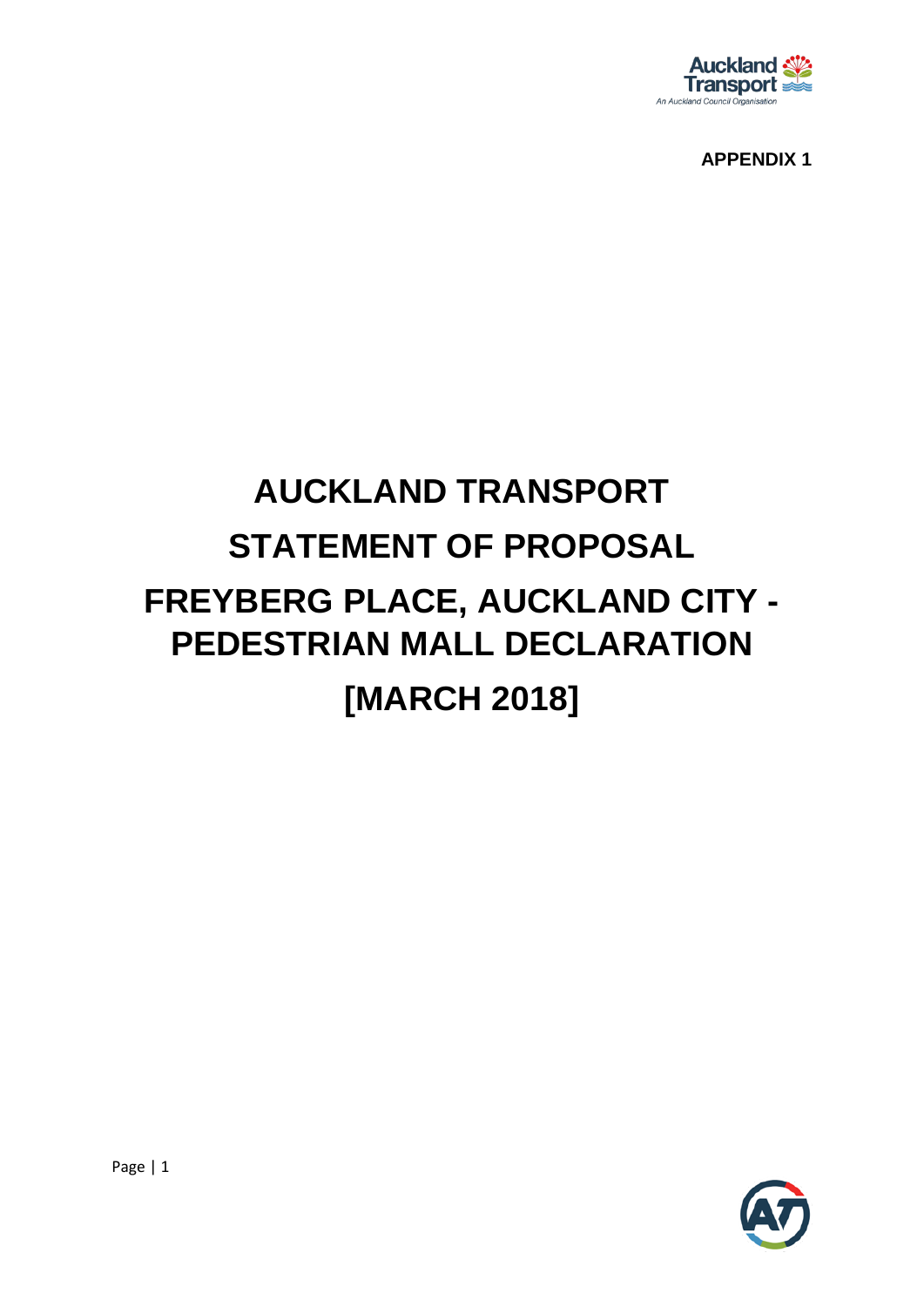

# **STATEMENT OF PROPOSAL FOR PEDESTRIAN MALL DECLARATION: FREYBERG PLACE, AUCKLAND CITY**

# **A. INTRODUCTION**

Auckland Transport (AT) proposes to declare Freyberg Place in Auckland City a pedestrian mall in accordance with section 336 of the Local Government Act 1974. AT is seeking the views of the public on its proposal.

This Statement of Proposal sets out the background to the proposal, details of and reasons for the proposal, how the public can view and obtain copies of documents relevant to the proposal, and how submissions on the proposal can be made.

# **B. BACKGROUND**

Freyberg Place is a small road located between High Street and Courthouse Lane in Auckland's city centre. As an eastbound one-way single road from High Street, it also intersects with Chancery Street and O'Connell Street, Auckland City.

The carriageway width of Freyberg Place measures approximately 3.5m. Vehicles are currently restricted from stopping, standing or parking at all times throughout Freyberg Place. Heavy vehicles are currently prohibited from accessing Freyberg Place.

Freyberg Place is a legal road and as part of the Auckland transport system, it is under the control and management of Auckland Transport. In the past Freyberg Place was a wide road that continued in a straight line towards the roadway of Chancery Street through to High Street. Over the years, this road was redesigned and developed with the southern footpath turned into a public space referred to as Freyberg Square. The roadway vehicular traffic was then narrowed and realigned to overlap the northern edge of the legal road and Council owned land beyond.

Auckland Council undertook an upgrade of the Pioneer Women's and Ellen Melville Hall (Ellen Melville Centre) at 2 Freyberg Place during 2016-2017. This included Freyberg Place. In the most recent redevelopment of Freyberg Place, the remaining legal road was narrowed further and moved almost entirely onto Council land. The original removal of the major carriageways and the creation of the "Square" decades ago has led to the creation of the very narrow roadway on the northern edge.

Auckland Council consulted extensively during September and October 2015 on the draft concept design for Freyberg Place. After much discussion with local stakeholders, it was decided to not declare Freyberg Place a pedestrian mall until after sometime when the construction was completed. It has been a long-term aspiration of Auckland Council to 'pedestrianise' this roadway due to its historic heritage, communal hub atmosphere and a steady increase of residents and visitors to this area.

Under section 336 of the Local Government Act 1974 a council has the power to declare a specified road or part of a specified road to be a pedestrian mall. A declaration may include exemptions and conditions. AT holds this power with respect to roads within the Auckland Transport system (such as Freyberg Place).



Page | 2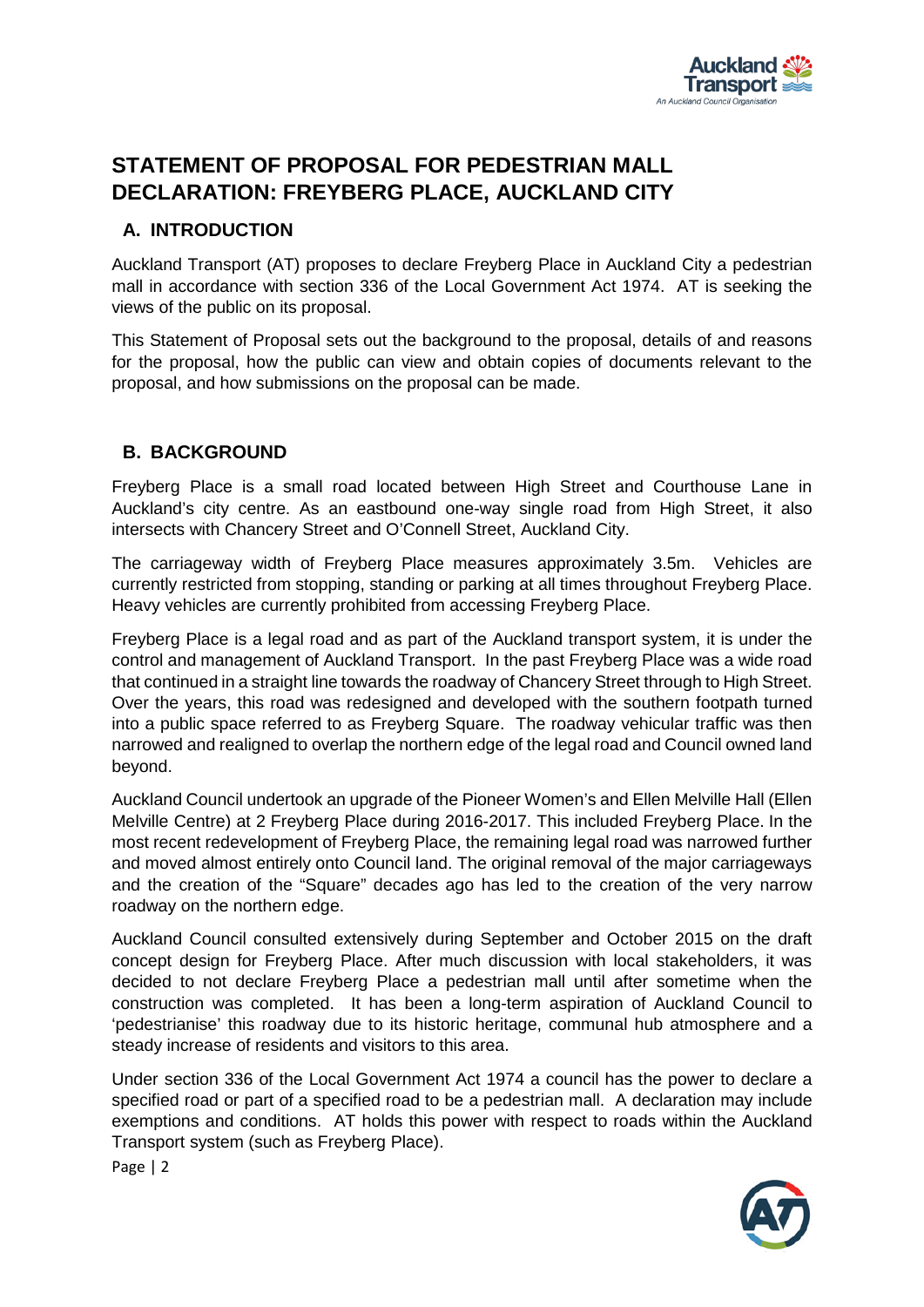

AT is proposing to declare Freyberg Place a pedestrian mall and is seeking the views of the public on its proposal. This Statement of Proposal forms part of the special consultative procedure that AT is required to follow under section 83 of the Local Government Act 2002.

## **C. PROPOSAL**

Auckland Transport proposes to declare Freyberg Place, Auckland City, a pedestrian mall. The boundary for the mall is outlined in the green shaded area on the diagram seen in **Appendix 2**.

### *Proposed prohibition*

It is proposed that the driving, riding, or parking of any vehicle, or the riding of any animal, is to be prohibited on any part of the pedestrian mall at all times.

### *Proposed exemptions*

It is proposed that the following exemptions will apply to the pedestrian mall:

- Cyclists will be exempt from the prohibition and may access any part of the pedestrian mall at all times.
- Emergency service vehicles will be exempt from the prohibition and may access the pedestrian mall at any time that is necessary in the circumstances.
- Authorised vehicles (with prior permission from AT) will be exempt from the prohibition and may access the pedestrian mall during times they have been authorised by AT to access.

Both Auckland Council and Auckland Transport will manage and monitor access of authorised vehicles by way of retractable bollards. These are located at the entry and exit point of Freyberg Place carriageway. These bollards will generally remain upright at all times and will be lowered to provide authorised vehicles access to the pedestrian mall in accordance with the exemptions.



.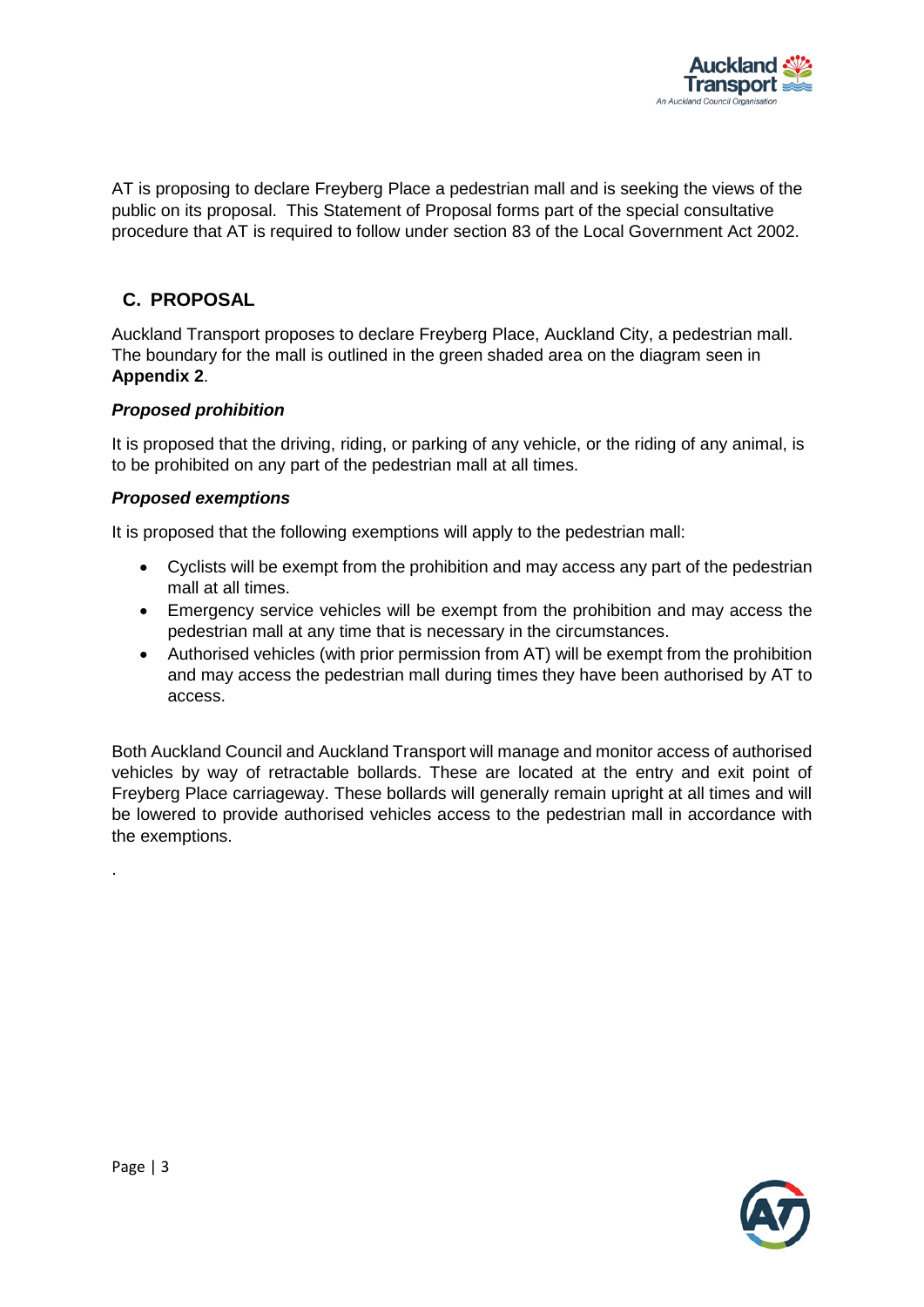



## **Proposed map of pedestrian mall declaration (Refer to Appendix 2):**

# **D. REASONS FOR THE PROPOSAL:**

There are a number of reasons for the proposal to declare Freyberg Place a pedestrian mall. The main reasons are set out below:

- $\triangleright$  The recent upgrade and design of Freyberg Place (Square) has created a more vibrant community place, which has become a popular destination for residents and visitors to frequent.
- $\triangleright$  In addition, from a previous consultation undertaken by Auckland Council in 2015 where they consulted on the design concept for Freyberg Place. Participants were asked a number of questions on the concept design. They were also asked about their views on removing vehicular traffic from Freyberg Place. This saw a majority of participant's express support for the removal of vehicular traffic through Freyberg Place (of the 337 respondents 84% were in support). Many felt that removing vehicular traffic from the Square would facilitate a safe environment and help to create a sense of community.
- $\triangleright$  There are concerns over the legal property boundaries of the road reserve no longer containing a traffic lane and if the road no longer fulfils a traffic function this should be formalised by way of a pedestrian mall declaration. The central portion of the current

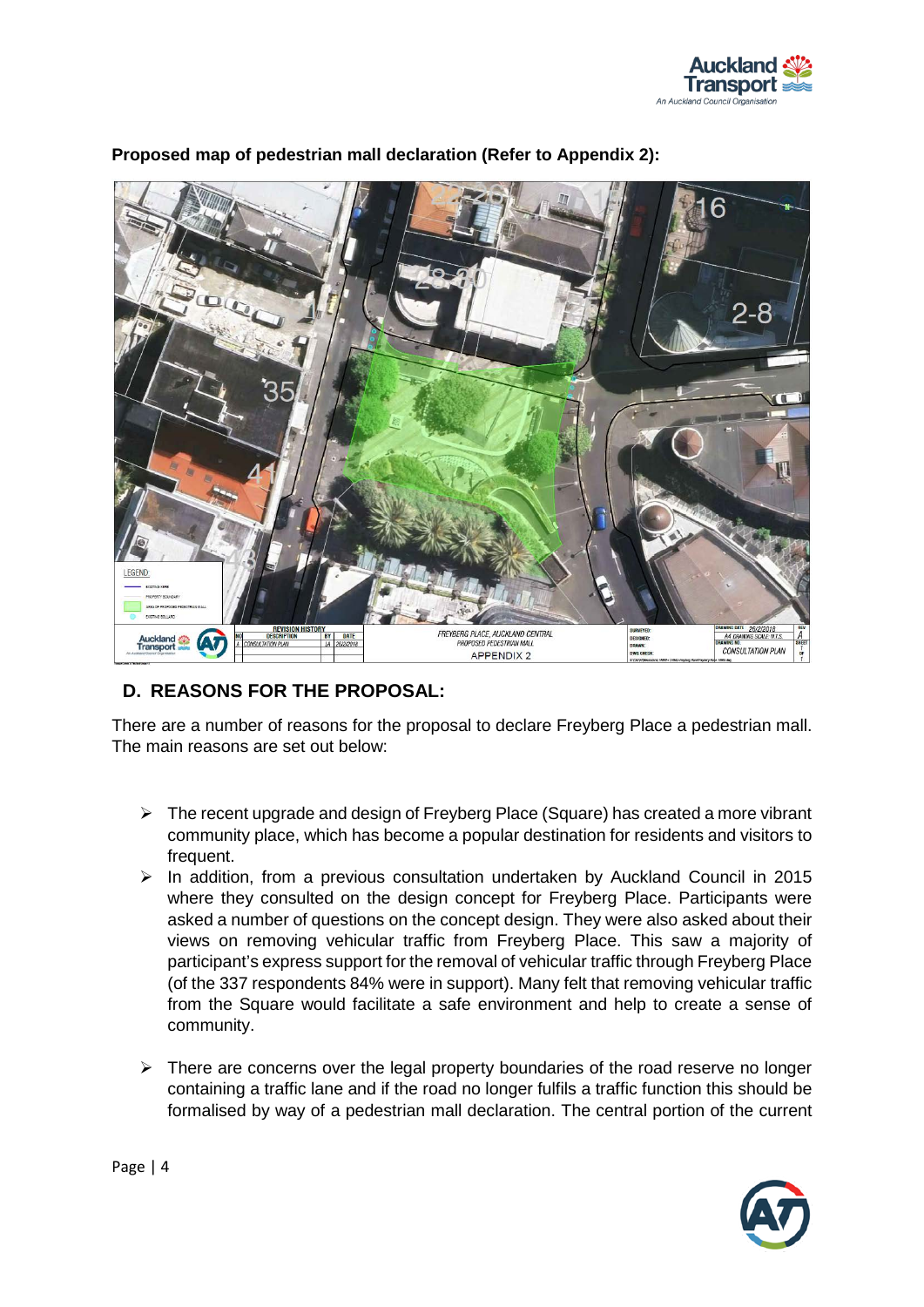

traffic lane is now entirely on Council owned land. This is illustrated in the following drawing ( **Refer to Appendix 3**):



- $\triangleright$  Declaring Freyberg Place a pedestrian mall would help to address the above mentioned property boundary anomalies. This would also recognise the sites historic built heritage (at the edge of a lava flow).
- $\triangleright$  This change would also improve the integration between Freyberg Place and the Ellen Melville Centre. In turn, this should enhance accessibility for mobility-impaired users who currently have to navigate a number of structures that visually separates the community centre from the open space of the square.
- $\triangleright$  There have also been safety concerns reported around the existing exit point of Freyberg Place. Members of the public have observed the incorrect movement of vehicles entering Freyberg Place from Courthouse Lane. Given this is a one-way road with clear red and white signs stating "No Entry" from Courthouse Lane, the sign appears to be ignored. This illegal behaviour occurs at irregular times that makes enforcement difficult.
- $\triangleright$  Allowing cyclists access through Freyberg Place is in support of AT's long term walking and cycling strategy, benefits to a healthy lifestyle and a connection with the wider cycling network.

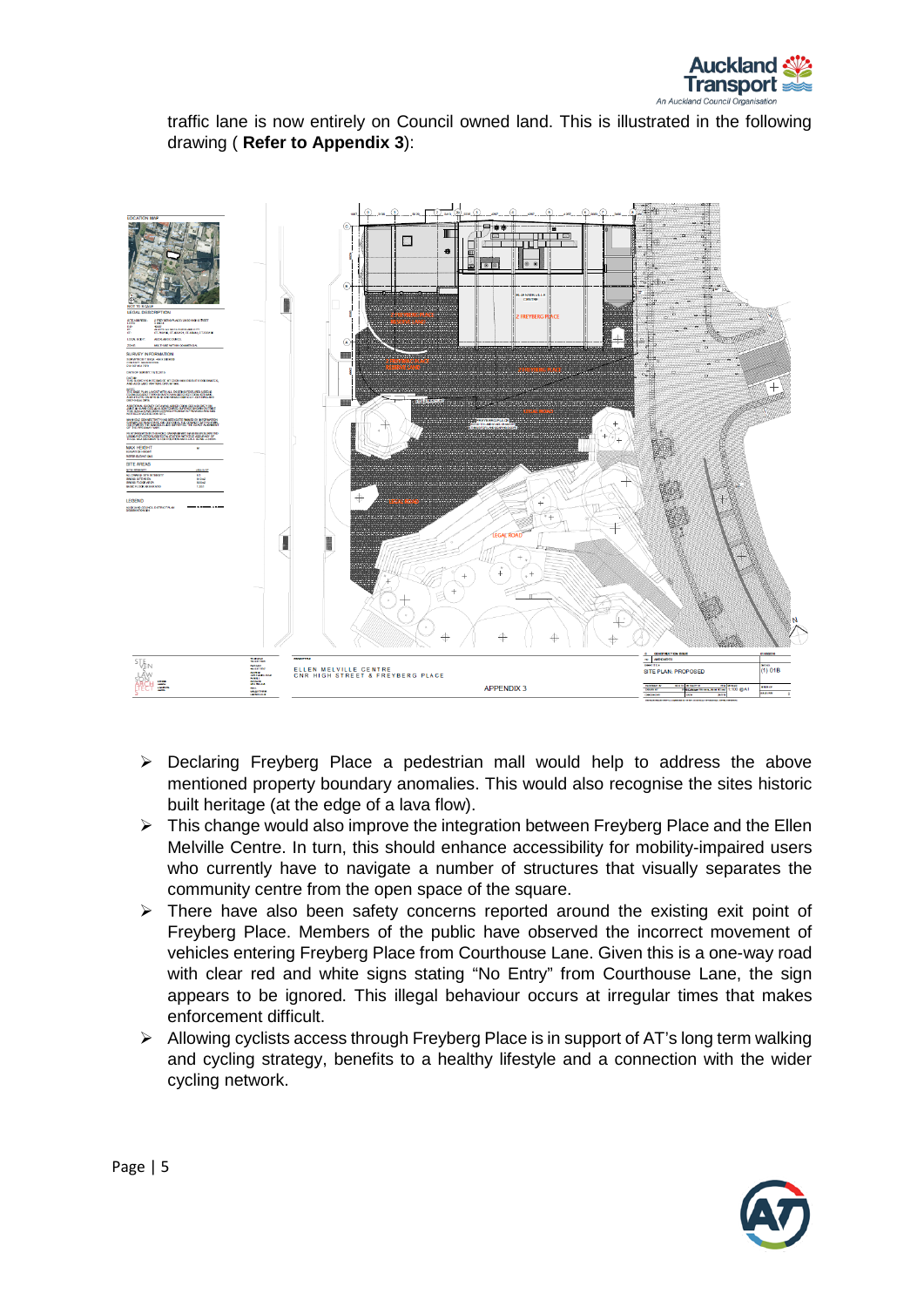

## **Vehicular Traffic Volumes:**

Vehicular traffic surveys were undertaken after the upgrade work on O'Connell Street shared space was completed and then again when the works were finalised on Freyberg Place.

## **Survey results for Freyberg Place -**

| <b>Before (Oct 2014)</b> |                                        | <b>After (Oct 2017)</b>               |
|--------------------------|----------------------------------------|---------------------------------------|
| ٠                        | Volumes weekday morning peak hour - 9  | Volumes weekday morning peak hour - 2 |
| $\bullet$                | Volumes weekday Interpeak hour - 2     | Volumes weekday Interpeak hour - 1    |
| $\bullet$                | Volume weekday evening peak hour - 12  | Volume weekday evening peak hour - 2  |
| $\bullet$                | Volumes Saturday midday peak hour - 17 | Volumes Saturday midday peak hour - 3 |
|                          |                                        |                                       |

The recent 2017 peak hourly surveys indicate low volumes using Freyberg Place during the week with approximately 5 vehicles per day during peak hours. There has also been a dramatic drop of approximately 80% in vehicular traffic volumes since 2014.

## **E. VIEWING OF DOCUMENTS AND OBTAINING COPIES:**

This Statement of Proposal will be made available to the public in accordance with section 83 LGA 2002.

Copies of this Statement of Proposal may be viewed and a copy obtained via:

- a) Contacting Auckland Transport Contact Centre on 09-3553553;
- b) Auckland Transport's Head Office, Reception area, 20 Viaduct Harbour Road, Auckland City
- c) Auckland Transport's website <https://at.govt.nz/>

# **F. CONSULTATION AND SUBMISSIONS ON THE PROPOSAL:**

Any person (or organisation) may make a submission or objection to this proposal. AT actively encourages anyone with an interest to do so. We will communicate with affected parties and members of the public to share information about the proposal and advise how submissions and/or objections can be made.

### *Written submissions*

Anyone who wishes to make a written submission may present their views either by submitting an online form (via Auckland Transport's website) or by a hard copy version. Physical submission forms will be posted to homes and businesses nearby the project area, and can be sent to by request with a replied paid envelope enclosed. Other activities to raise awareness of the proposal and encourage submissions include (but are not limited to)



Page | 6